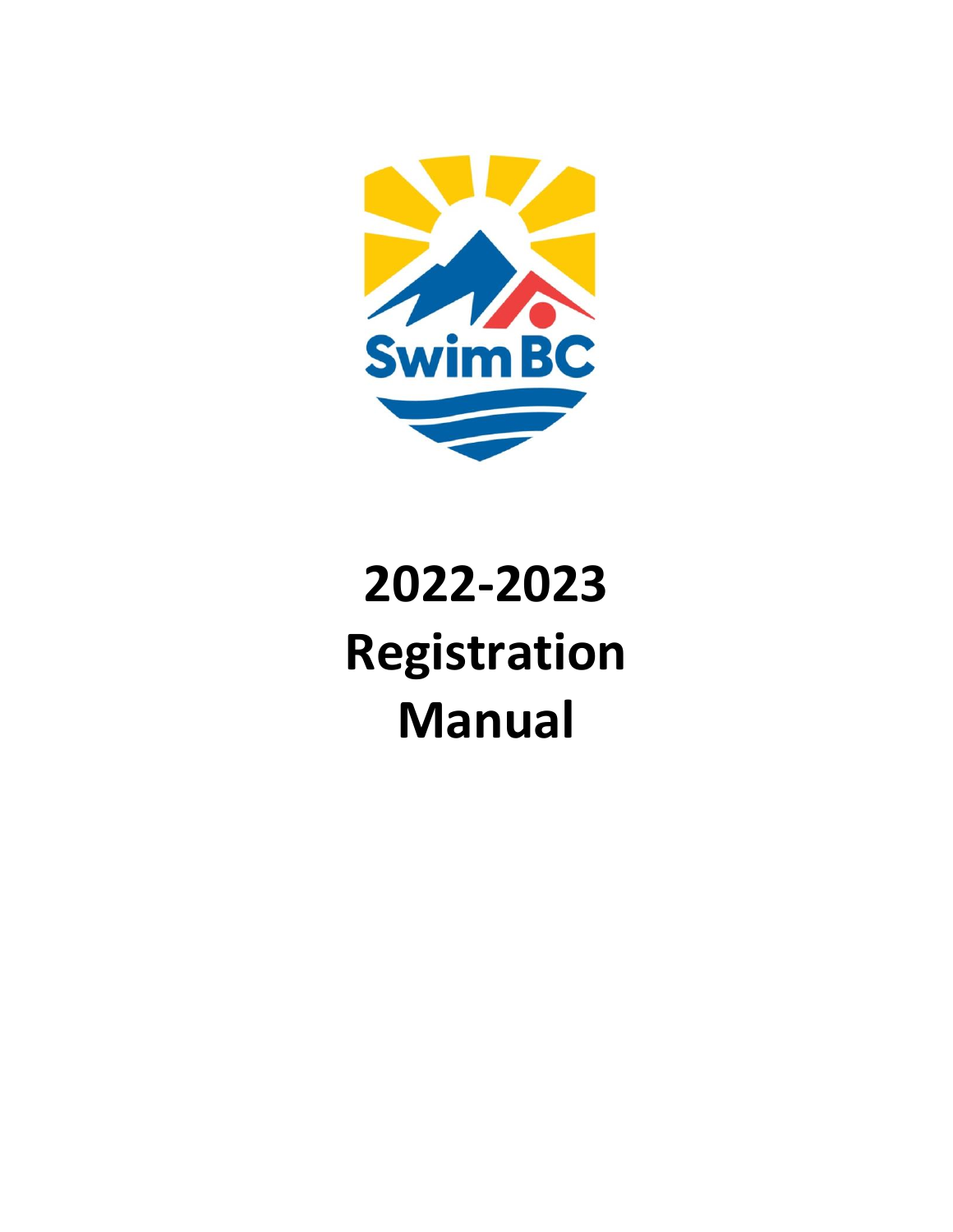

# **TABLE OF CONTENTS**

| <b>REGISTRATION PROCESS</b>                                           | 3        |
|-----------------------------------------------------------------------|----------|
| Why Do We Have to Register Every Year?                                | 3        |
| Swim BC Services                                                      | 4        |
| More than Just Insurance                                              | 4        |
| <b>CLUB REGISTRATION</b>                                              | 4        |
| <b>CLUB REGISTRATION REQUIREMENTS</b>                                 | 5        |
| Club Information                                                      | 5        |
| Contact Information                                                   | 5        |
| <b>BC</b> Societies<br>Policies                                       | 5<br>5   |
| <b>VOLUNTEER CRIMINAL RECORD CHECKS</b>                               | 6        |
| <b>Facility Declaration</b>                                           | 6        |
| <b>Maintaining Your Society</b>                                       | 6        |
| <b>REGISTRATION FEES</b>                                              | 7        |
| <b>INVOICE PAYMENTS</b>                                               | 7        |
| <b>COACH REGISTRATION</b>                                             | 8        |
| <b>COACHING REGISTRATION CATEGORIES</b>                               | 8        |
|                                                                       |          |
| <b>COACH REGISTRATION REQUIREMENTS</b>                                | 8        |
| <b>COACHING CERTIFICATION REQUIREMENTS</b>                            | 9        |
| <b>Community Sport Coaches</b>                                        | 10       |
| <b>First Year Coaches</b>                                             | 10<br>10 |
| Certification Verification Procedure<br><b>CRIMINAL RECORD CHECKS</b> | 10       |
| <b>SAFE SPORT TRAINING</b>                                            | 10       |
| <b>CSCA</b>                                                           | 11       |
| NON-COMPLIANCE                                                        | 11       |
| <b>SWIMMER REGISTRATION</b>                                           | 11       |
| Steps to Register a Swimmer                                           | 11       |
| Acknowledgment & Assumption of Risk Forms                             | 11       |
| <b>Swimmer Transfers</b>                                              | 12       |
| <b>SWIMMER REGISTRATION CATEGORIES</b>                                | 12       |
| <b>Registration Class: Competitive</b>                                | 12       |
| <b>Registration Class: Varsity</b>                                    | 13       |
| Registration Class: Pre-Competitive                                   | 14       |
| <b>Registration Class: Summer</b>                                     | 14       |
| <b>Registration Class: Masters</b>                                    | 14       |
| <b>OFFICIALS REGISTRATION</b>                                         | 15       |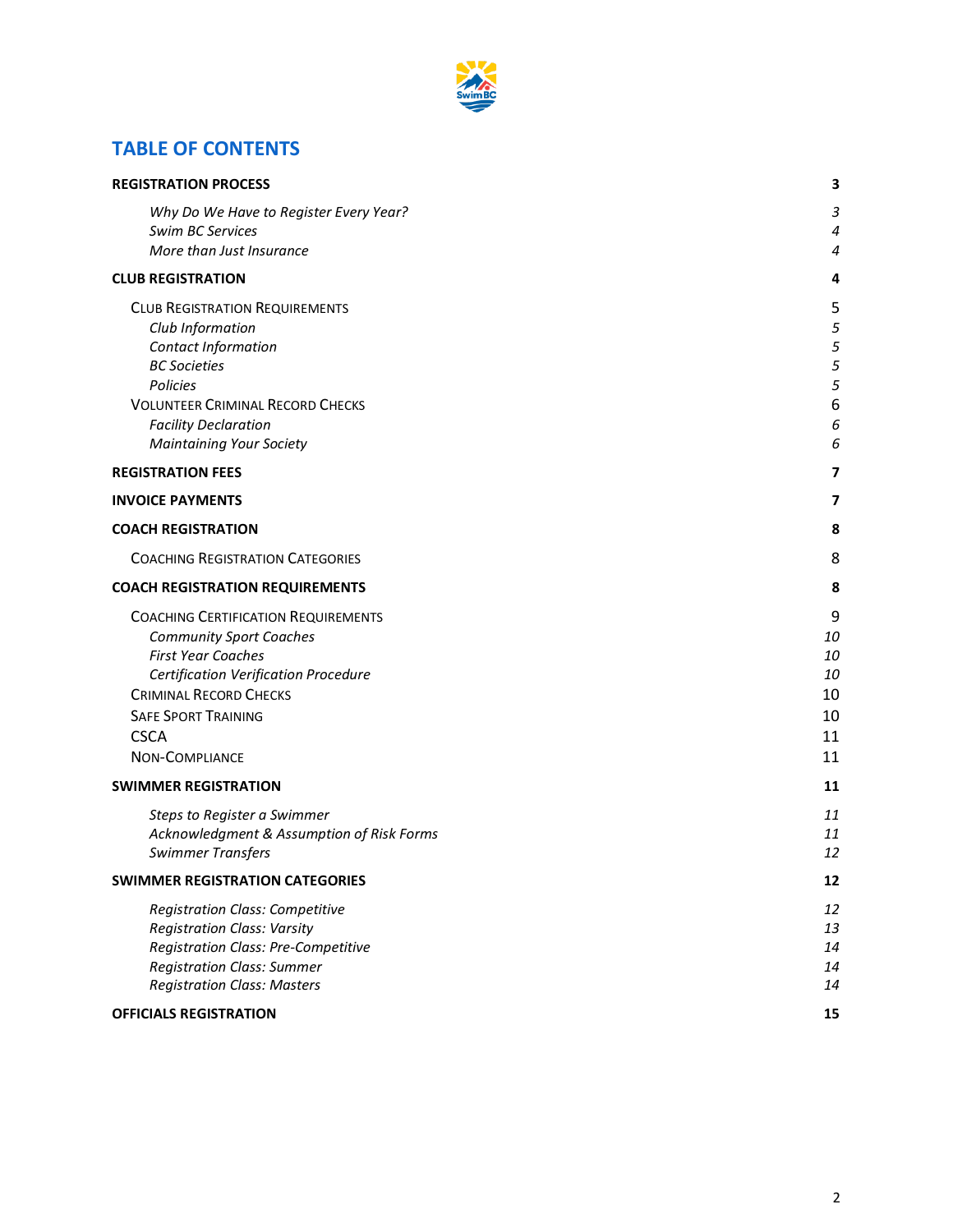

Welcome to the 2022-2023 competitive swim season! Thank you to all the volunteers who are taking on a critical role in their club's operations and governance, especially the Club Registrars who take on the task of swimmer and coach registration. Registration is one of the key services that Swim BC offers our clubs. This manual is designed to help clubs navigate the club, swimmer, and coach registration processes. Swim BC is excited to move into a new season, and we can't wait to continue to support clubs, coaches, and athletes.

#### **Overview**

Swimmers, Coaches and Clubs in BC are members of Swim BC, recognized by viaSport and the Government of BC as the Provincial Sport Organization (PSO) responsible for the governance of competitive swimming in BC. Swim BC is also a member of Swimming Canada, the National Sport Organization (NSO). This relationship provides our membership access to Swimming Canada Sanctioned events and the Swimming Canada Registration, Tracking and Results System (RTR). The RTR is integral to your role as a Club Registrar. The intent of this manual is to provide you with the information and instructions to assist you in your role, ensuring Swim BC participants are duly registered and covered by organizational policies, insurance and are eligible for programs and competition.

As a PSO, Swim BC is required to report on membership to support accountabilities for government funding. Statistics obtained from the data collected in the "RTR" are fundamental to this process. With your assistance and diligence, we are able to comply with our requirements and continue to benefit from government support, a significant portion of which is directed towards the support of swimmers, coaches and clubs. Another key role in the registration process is the mitigation and management of risk. Insurance coverage is directly tied to the rights of membership, and as such individuals from all participant categories must appear and be appropriately registered to receive this benefit.

As you proceed in your role as Club Registrar, we encourage you to share your comments and suggestions to improve this document, the Swim BC registration tools and the Swimming Canada RTR. Feel free to submit feedback to Swim BC via email, or through the Support Request tab in the RTR. This registration package will be posted on the Swim BC website and every effort will be made to keep it current with changes to the registration procedures and updates. Changes will also be emailed to the Club President & Club Registrar.

Please do not hesitate to contact Club Services Manager, Sam Thoms (sam.thoms@swimbc.ca) or feel free to phone **(778) 430-9100** if you have any questions about registration.

#### <span id="page-2-0"></span>Registration Process

Through the registration process, Swim BC maintains access to membership, and inherently approves clubs as a Class "A" voting member. As a registered member, Swim BC clubs are required to abide by all policies, rules, regulations and bylaws of Swim BC. As an essential club representative, you must familiarize yourself with all Swim BC policies. For information on all Swim BC policies please check [here.](https://swimbc.ca/governance/policies/)

Swimming Canada defines core rules and procedures for swimmer, coach, and official's registration. Swim BC also has a set of provincially required rules and regulations we are required to implement.

#### <span id="page-2-1"></span>**Why Do We Have to Register Every Year?**

The registration period begins September  $1<sup>st</sup>$  and expires August  $31<sup>st</sup>$  for all memberships (club, swimmer, coach), regardless of when a member joins. Clubs must register with Swim BC annually. Once a club has successfully registered, they gain access to Swim BC's services outlined below and access to the Registration, Tracking and Results system (RTR).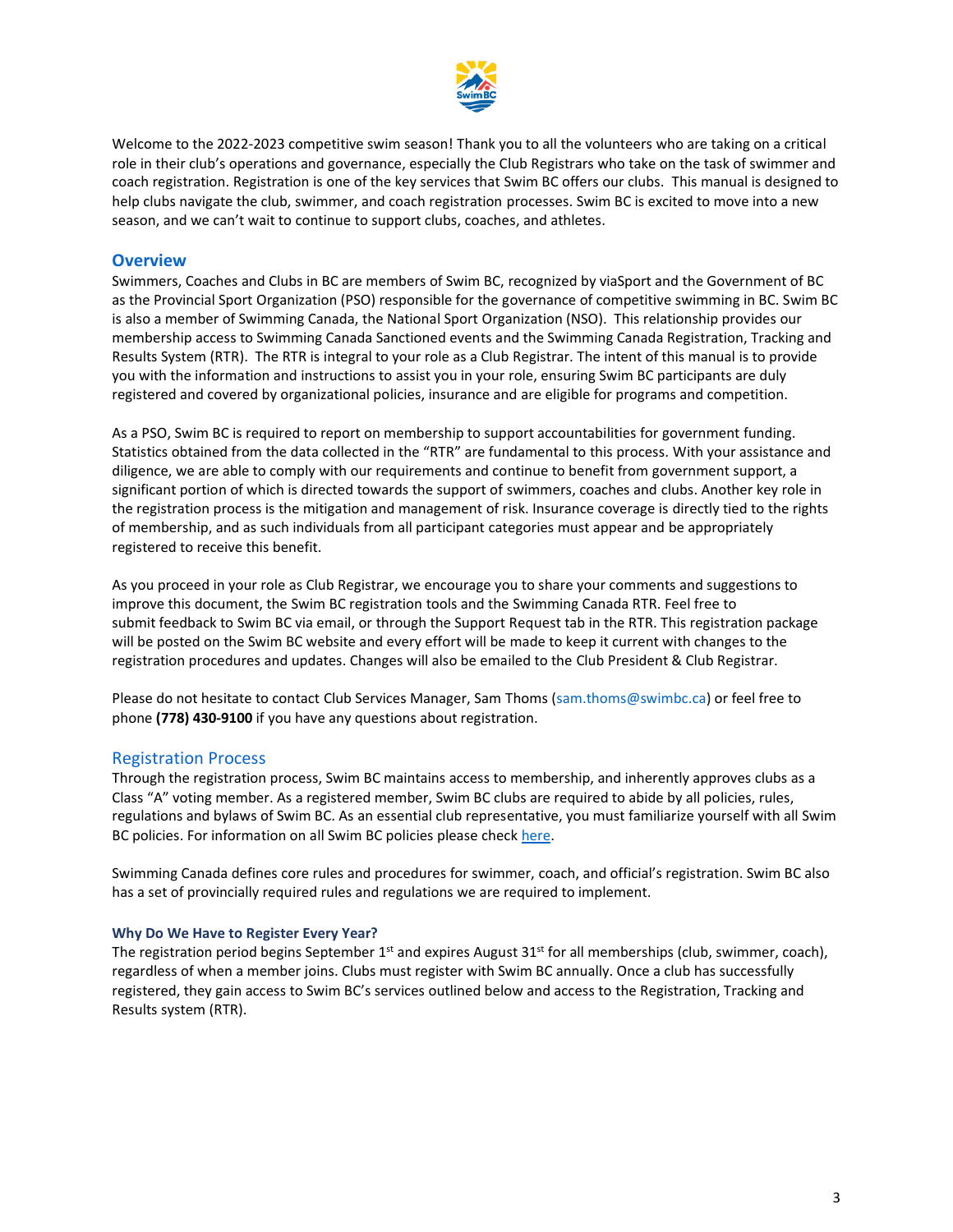

#### <span id="page-3-0"></span>**Swim BC Services**

As a Member Club, you have access to the services that Swim BC provides. These services include but are not limited to the following:

- Swim BC and Swimming Canada registration,
- Comprehensive member insurance coverage,
- Club management resources and communications
- Coaching Development (NCCP and professional development)
- Governance and Policy Development resources
- BC Swimming Congress (Coaches Conference, Club Development Series, Officials Symposium, Hall of Fame and Awards Banquet, Swim BC AGM)
- Divisional Competitions & Provincial Championships
- Competition sanctioning and oversight
- Safe Sport initiatives and education
- Officials Development
- Comprehensive Technical programming

#### <span id="page-3-1"></span>**More than Just Insurance**

Many clubs equate Swim BC registration fees only with insurance coverage. It is true that the registration fees do include insurance; however, insurance isn't the only service that is provided when clubs, coaches or swimmers register. All the services listed above are included and funded by the registration fees. To that end, if within your club vernacular your club refers to Swim BC registration as "insurance" we ask that you move your club culture to reference the term as "Swim BC registration" instead of insurance.

#### <span id="page-3-2"></span>Club Registration

The first step in the registration process is to register as a club. To be a good standing club with Swim BC, clubs need to go through the registration process each season. You will not have access to the RTR system to register coaches or swimmers until you are fully registered as a club.

To register as a club, you will need to ensure the following steps are completed:

- 1. Ensure all invoices from the previous season are paid in full
- 2. Pay the club registration fee \$400
- 3. Complete the Club Registration Portal

This season we are introducing an updated online **Club Registration Portal**. You will be able to submit the required club information and documents through the submission process. The online registration form will ask for basic club Information, contact information, policies, society information and facility declaration. Each requirement is outlined in detailed below. All fields in the portal need to be completed in full. If you have issues with the portal, you can reach out to **Sam Thoms** for help.

Swim BC will be reviewing all documents submitted. Once the registration is approved, the Club Registrar will gain access to the RTR system to be able to proceed with coach and swimmer registration. The estimated date the RTR system will open this year is September 1<sup>st</sup>, when Swimming Canada confirms this date we will let clubs know. Any clubs with outstanding invoices from the previous season will not be eligible to register as a club until their account has been settled. Club Registration is valid until August 31st, 2022.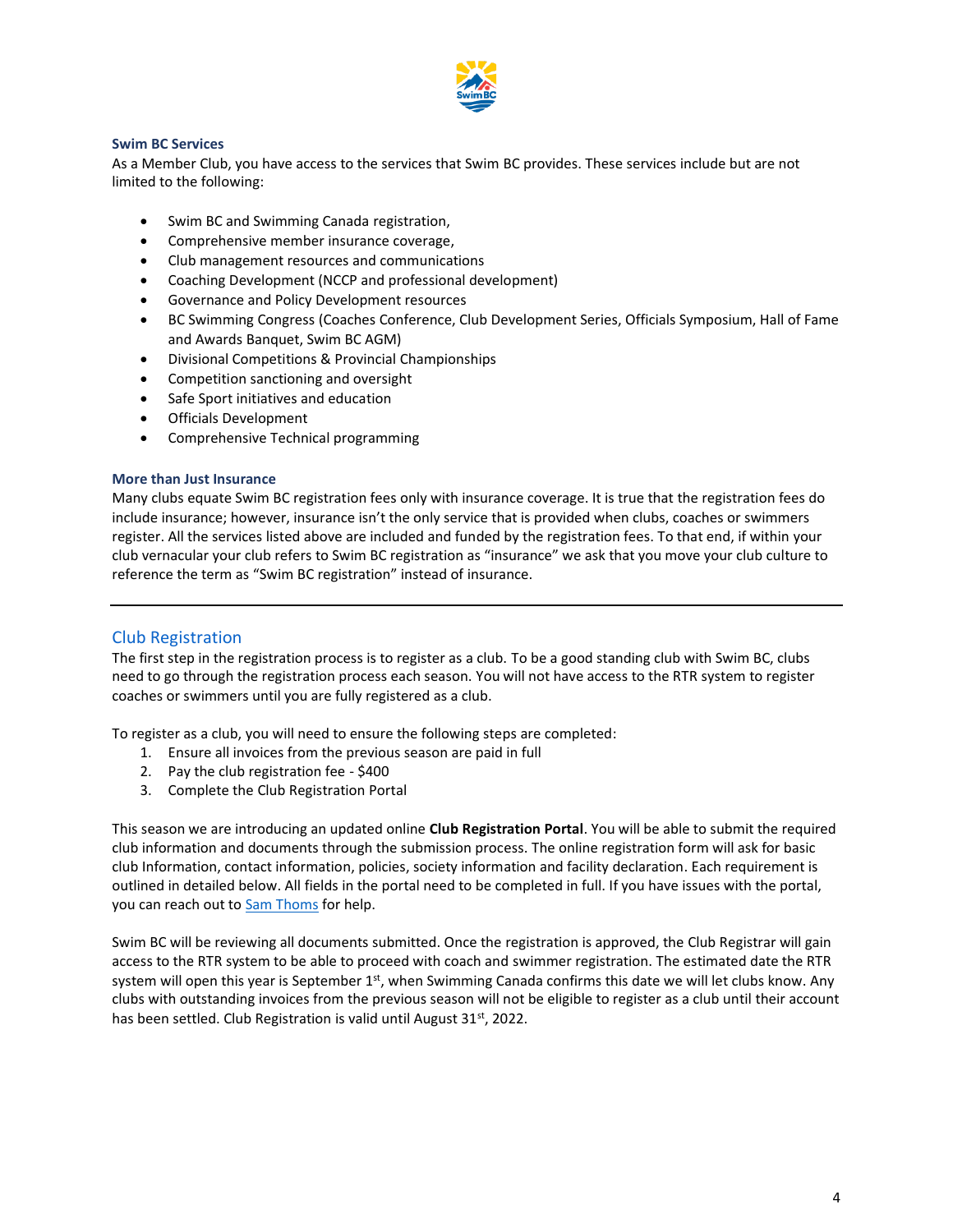

# <span id="page-4-0"></span>**Club Registration Requirements**

This section outlines the requirements that are in the Club Registration Portal. Each requirement needs to be completed in full. If you have any questions or issues with submitting a requirement, please reach out to Sam [Thoms.](mailto:sam.thoms@swimbc.ca)

#### <span id="page-4-1"></span>**Club Information**

Please provide the basic information for your club including:

- Club Name
- Website
- Mailing Address

#### <span id="page-4-2"></span>**Contact Information**

This is the contact information for important staff and/or volunteers at your club. As part of club registration, we require the contact information for the following positions:

- Club President
- Head Coach
- Club Registrar
- Club Officials Director

We highly recommend that for these positions, clubs create a club specific email for each so that volunteers/staff are not using their personal email for club business. Examples for emails are **clubpresident@clubname.ca** or **registrar@clubname.ca.** Club emails through Gmail or Outlook are acceptable and encouraged.

#### <span id="page-4-3"></span>**BC Societies**

The majority of clubs in BC are Registered Societies. As part of the BC Societies Act, registered societies have annual accountabilities. To ensure our clubs are in compliance with the BC Societies Act, Swim BC requires clubs to submit the following information:

- Previous AGM Date & Minutes
- Upcoming AGM Date
- Certified Constitution & By-Laws
- Certificate of Good Standing
- Statement of Directors and Registered Off (Dated within 60 days post AGM)

#### <span id="page-4-4"></span>**Policies**

Beginning this season, Swim BC is expanding the basic set of policies that Clubs must have in place. The required policies are to help clubs build a basic Safe Sport policy profile to ensure they have the tools to make important decisions and risk manage their organization.

At a minimum, the following policies will be **required** for 2022-23 club registration:

- 1. Athlete Protection Policy
- 2. Code of Conduct and Ethics (must reference the BC UCC)
- 3. Alternative Dispute Resolution Policy
- 4. Discipline and Complaints Policy
- 5. Appeal Policy
- 6. Travel Policy
- 7. Minutes from Board Meeting where the policies were adopted

For Clubs who use **Team Unify**, you will be required to have a Privacy Policy.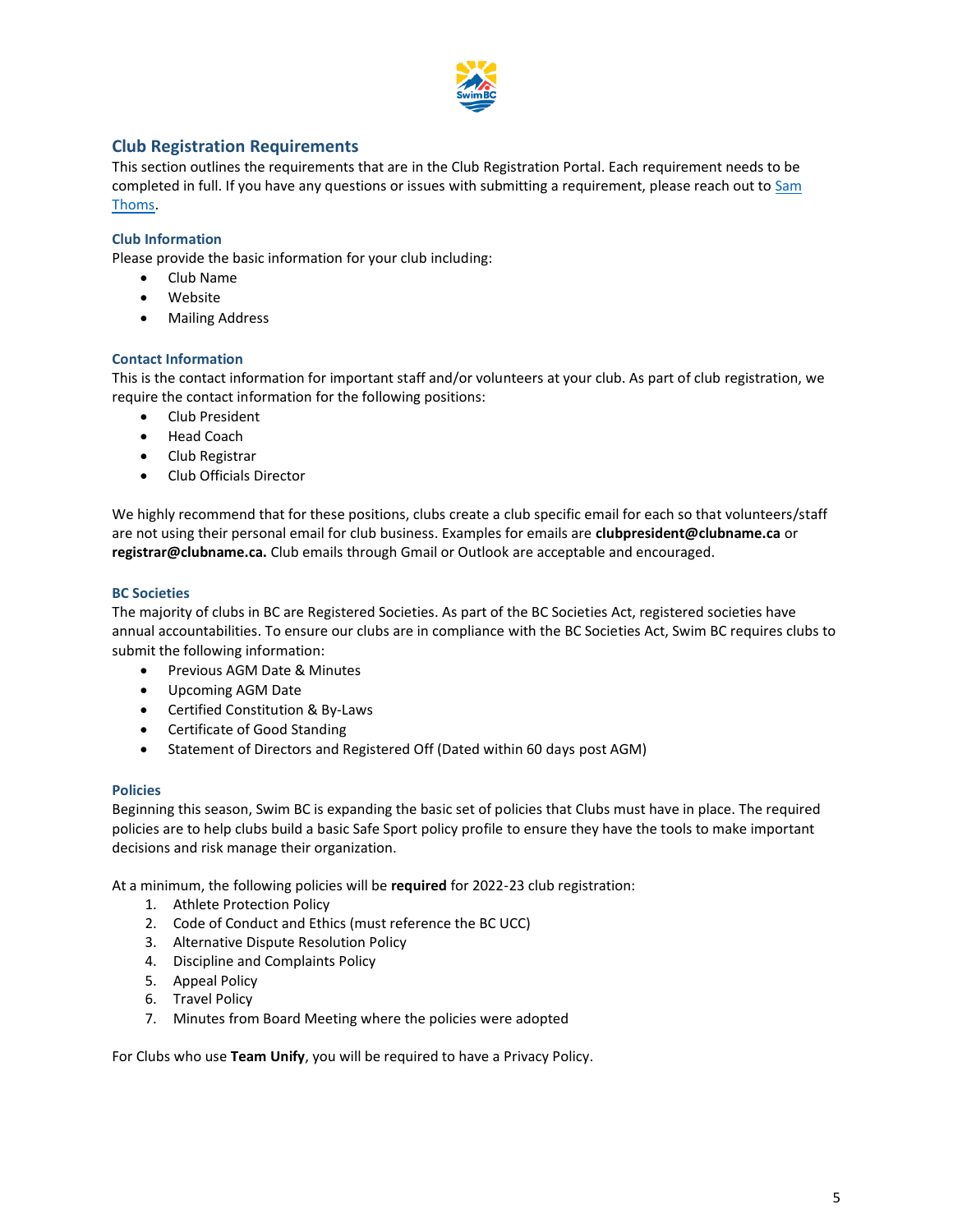

Swim BC has worked with Sport Law to provide member clubs with templates for these required policies and other essential policies. For copyright protection reasons, these policies won't be posted online. Please reach out to Sam Thoms via email to request a MS Word file of the policy.

Swim BC will not accept:

- Outdated or poorly developed policies
- Policies that are clearly "re-transcribed" templates
- Policies embedded in a "club manual"

Swim BC recognizes that upgrading policy will be challenging for some clubs, however, it is critical work and must be done - it is an essential Board role. Swim BC can assist you in your work. Please let us know if you have questions or require clarification. For general questions, please reach out to Sam Thoms. For more detailed queriers, please reach out to Ken Radford.

#### <span id="page-5-0"></span>**Volunteer Criminal Record Checks**

Swim BC requires certain club volunteers to provide Criminal Record Checks (CRC) through the Criminal Record Review Program (CRRP). It is the club's responsibility to present Swim BC with a list of volunteers that will require a Criminal Record Check can be uploaded to the Club Registration Portal. A template for this list will be available.

CRCs received will be monitored against the list provided by your club and a report will be sent every quarter. Please note that volunteer CRCs are free of charge through the Criminal Record Review Program. **Volunteer criminal record checks are valid for 5 years**. If you submitted a Criminal Record Check last season, you do not have to resubmit a CRC this season.

Volunteers that are required to submit a Criminal Record Check:

- Club Board of Directors
- Chaperones or Team Managers
- Level 3, 4 and 5 officials.

#### <span id="page-5-1"></span>**Facility Declaration**

Swim BC asks that all registered clubs declare the facilities that they intend to use for practice and competition. This allows clubs with existing pool time fair control over their competitive access to a declared facility. More information about Facility Declaration can be found in the Swim BC Club Policy. Spaces for 5 facilities are listed on the Club Registration Portal, if you access more than 5 facilities, please email the remaining facilities to Sam Thoms.

#### <span id="page-5-2"></span>**Maintaining Your Society**

Most Swim BC clubs are not-for-profit societies registered with the BC Registry Services. Maintaining your Societies status is a prudent risk management practice that ensures that your club is operating under approved Constitution and By-Laws.

#### **Starting this season, clubs will need to re-submit their Statement of Directors and Registered Office 30 Days after their AGM.**

To maintain your relationship between your club and Swim BC, it's necessary for clubs to keep Swim BC up to date with any club changes that many occur during the season. This may include but is not limited to:

- Change in Board of Directors (more information below)
- Change in Club Registrar
- Updates to Club Contact Information
- Head Coaching Changes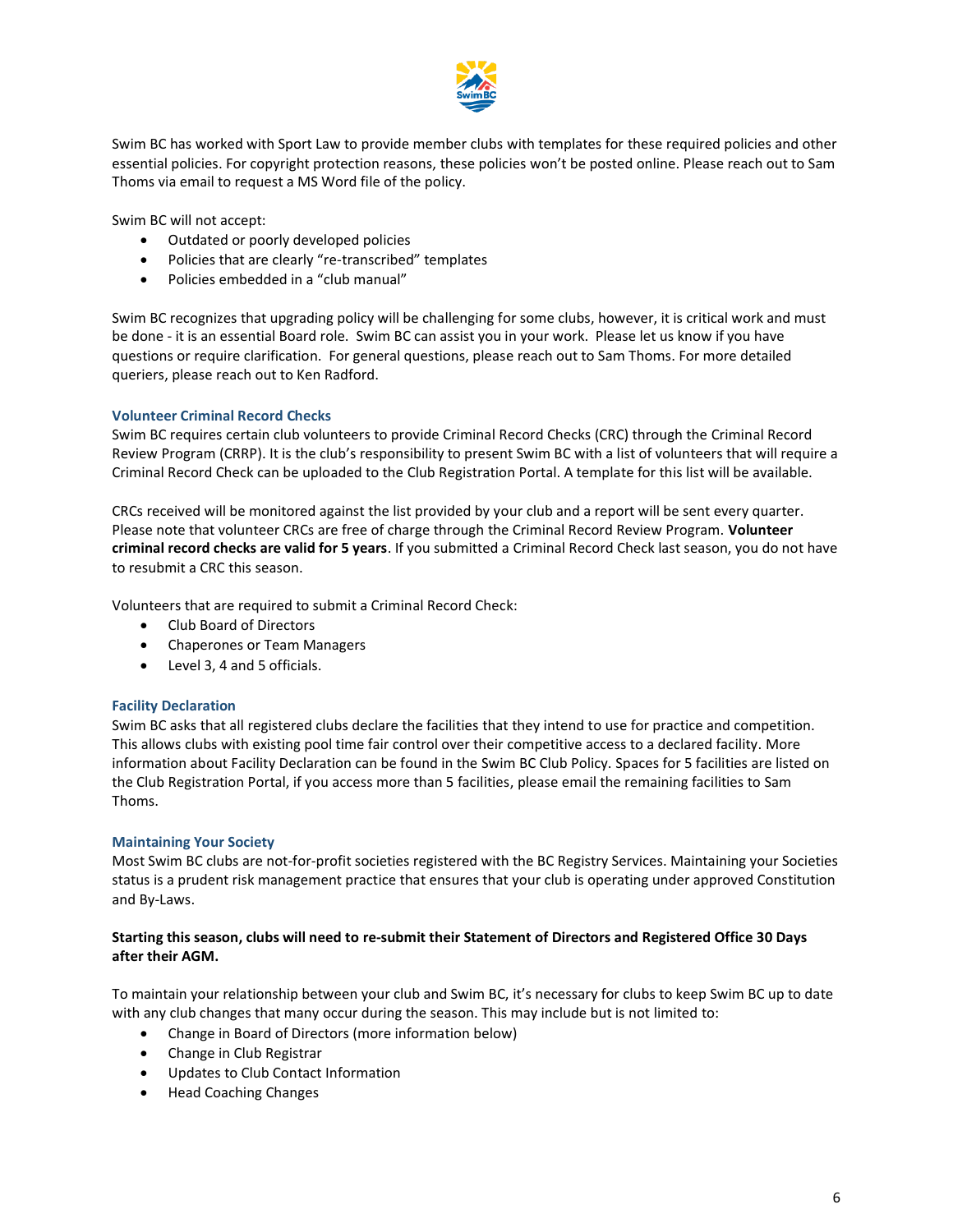

#### *Change in Board of Directors*

Swim BC provides Directors and Officers Liability Insurance to those persons named on the current seasons club registration submission. It is the club's responsibility to inform Swim BC of all changes to ensure our information is accurate. If your Board has had any changes following the annual registration process, please submit the Change in Board of Directors form to update our records. This form is available on our website under Club Resources and linked here: [Change in Board of Directors Form.](https://static1.squarespace.com/static/54079aafe4b046dc42950d2c/t/5ef3bd2b107f4727a806065b/1593031979911/Change+in+Board+of+Directors+Form+%28fillable%29.pdf)

<span id="page-6-0"></span>\_\_\_\_\_\_\_\_\_\_\_\_\_\_\_\_\_\_\_\_\_\_\_\_\_\_\_\_\_\_\_\_\_\_\_\_\_\_\_\_\_\_\_\_\_\_\_\_\_\_\_\_\_\_\_\_\_\_\_\_\_\_\_\_\_\_\_\_\_\_\_\_\_\_\_\_\_\_\_\_\_\_\_\_\_\_\_\_\_\_\_\_\_

# Registration Fees

| <b>Registration Category</b> | <b>Annual Fee</b> | <b>New Registrations after March 31st</b> |
|------------------------------|-------------------|-------------------------------------------|
| Club                         |                   |                                           |
| Age Group Club               | \$400             |                                           |
| Masters Club                 | \$15              |                                           |
| Coach                        |                   |                                           |
| Coach (All Categories)       | \$79.00           |                                           |
| <b>Swimmers</b>              |                   |                                           |
| Pre-Competitive              | \$48              | \$31                                      |
| Summer                       | \$20.25           |                                           |
| Fundamentals (8&U)           | \$101             | \$50.50                                   |
| Skills (9-10)                | \$121             | \$60.50                                   |
| Development (11-14)          | \$163             | \$81.50                                   |
| Open (15&O)                  | \$205             | \$102.50                                  |
| Open Varsity                 | \$146.50          |                                           |
| Varsity Year Round           | \$205             |                                           |
| Varsity                      | \$70.50           |                                           |
| Masters                      | \$49              |                                           |
| Masters-Open                 | \$205             |                                           |

Detailed descriptions for each swimmer category can be found on page 12.

#### **Upgrades**

The fee to upgrade a swimmer is the difference between the Pre-Competitive fee and the corresponding Competitive fee. There will not be a discount to the upgrade fee if the swimmer is upgraded after March 31st.

#### **Varsity Swimmers**

- If a registered Varsity swimmer wants to represent both their Age Group Club and Varsity Team at Competition, they should register as Varsity with their Varsity Program and Varsity-Open with their Age Group Club.
- Varsity swimmers who want to represent their Varsity Program for the whole season, should register as Varsity Year-Round with their Varsity Program
- Varsity swimmers who join an Age Group club after April 30<sup>th</sup> cannot register as Pre-Competitive.

#### <span id="page-6-1"></span>**Invoice Payments**

Invoices submitted to Swim BC should be paid within 30 days. For any invoices that are more than 30 days outstanding, we will reach out to complete payment. There are 3 methods of payment we currently accept:

• **Credit Card** – We only accept Credit Cards for invoices that are less than \$300. If you wish to use your credit card for payment, please call the office to provide your credit card information.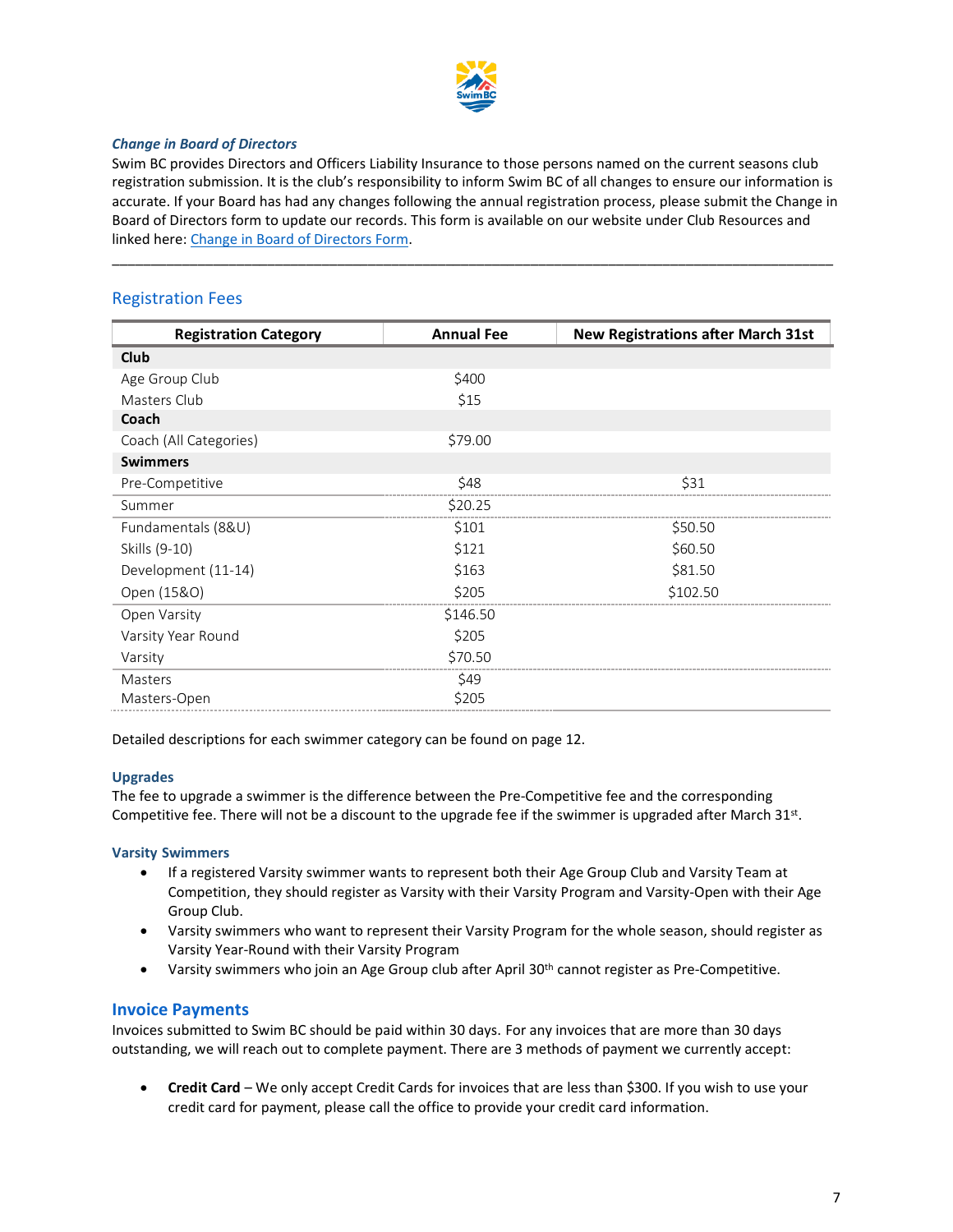

- **eTransfers** We accept eTransfers for all invoices. Transfers can be sent to [payments@swimbc.ca.](mailto:payments@swimbc.ca) It is setup for direct deposit, and you shouldn't have to use a security question. Please include your invoice number in the comments of the eTransfer to ensure that your payment is applied to the correct invoices.
- **Cheques** We accept cheques from club accounts. Cheques can be mailed to our office at 305-4420 Chatterton Way, Victoria BC, V8X 5J2 (Please note, the Swim BC office will be moving this summer. An updated address will be provided at that time)

<span id="page-7-0"></span>\_\_\_\_\_\_\_\_\_\_\_\_\_\_\_\_\_\_\_\_\_\_\_\_\_\_\_\_\_\_\_\_\_\_\_\_\_\_\_\_\_\_\_\_\_\_\_\_\_\_\_\_\_\_\_\_\_\_\_\_\_\_\_\_\_\_\_\_\_\_\_\_\_\_\_\_\_\_\_\_\_\_\_\_\_\_\_\_\_\_\_\_\_

# Coach Registration

Coaches are registered through the RTR system by the Club Registrar. They must be registered annually and need to be fully registered before they become active in their coaching position. Coaches must be at least 15 years of age. Coach registrations are valid from September 1st, 2020 and August 31st, 2021.

#### <span id="page-7-1"></span>**Coaching Registration Categories**

There are five (5) coaching registration categories. Please review all registration categories and ensure each of your club's coaches are registered in the category that best suits their active role. Coaches may upgrade to a higher registration category if needed, they may not downgrade to a lower category. Each registration category has unique NCCP certification requirements and are listed in the coach registration requirements section below.

| <b>Registration Category</b> | <b>Description</b>               | <b>Sanctioned Competition Access</b>      |
|------------------------------|----------------------------------|-------------------------------------------|
| A1                           | National Level Head Coach        | All sanctioned competition up to Swimming |
|                              |                                  | Canada National Level Competitions        |
| A <sub>2</sub>               | Provincial Level Head Coach      | All sanctioned competition up to Swim BC  |
|                              |                                  | <b>Provincial Championships</b>           |
| В                            | National Level Assistant Coach   | All sanctioned competition up to Swimming |
|                              |                                  | Canada National Level Competitions        |
| C                            | Provincial Level Assistant Coach | All sanctioned competition up to Swim BC  |
|                              |                                  | <b>Provincial Championships</b>           |
| D                            | Pre-Competitive Coach            | No access to sanctioned competition       |
|                              | Masters Coach                    | Masters only sanctioned competition       |

All coaching registration categories are \$79 per year.

# <span id="page-7-2"></span>**Coach Registration Requirements**

The Club Registrar will register each coach in the appropriate coach registration category. They will need to generate an invoice which will initiate the registration process. The club is responsible for generating and paying the invoices to Swim BC and separately to the CSCA. If a coach with your club is already registered with another club, they do not need to be registered again. Coaches can log into their RTR profiles and affiliate themselves with multiple clubs.

The individual coach is responsible for the following steps, each step is explained in detail in the following sections

- 1. Ensure RTR Coach Profile is current & Sign the Acknowledgment and Assumption of Risk Form
- 2. Ensure NCCP number is recorded in the RTR system this enables certification verification and is required
- 3. Complete a Criminal Record Check through the CRRP
- 4. Complete Safe Sport Training
- 5. Complete CSCA Screening Questions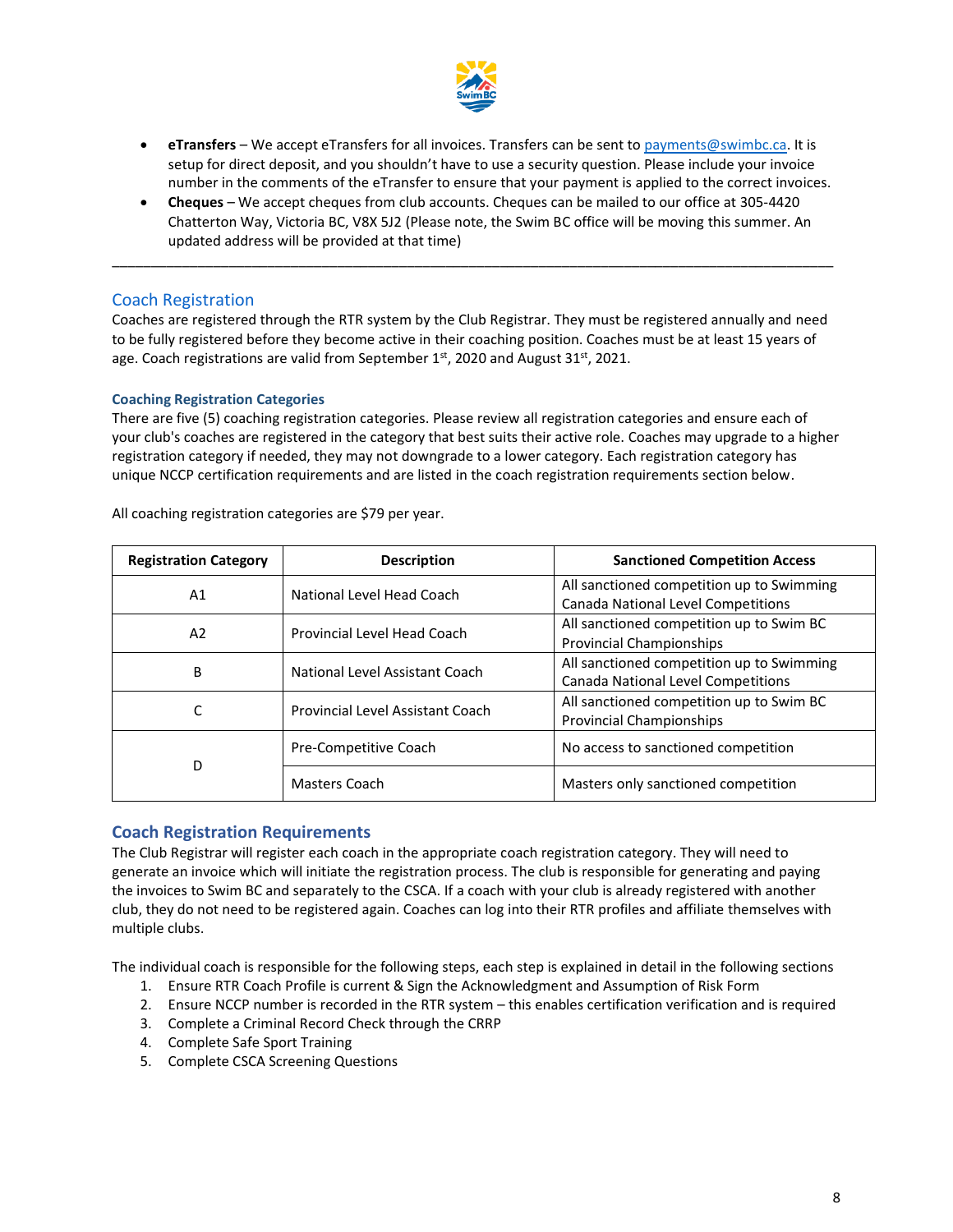

#### <span id="page-8-0"></span>**Coaching Certification Requirements**

All coaches must meet the minimum certification requirements for the registration category they are registered in. The table below outlines those requirements. Please only register coaches in the category that meets your club's needs. For example, if your head coach only attends Invitational or Provincial meets, they should be registered as a A2 coach. They do not need to be an A1 coach as they will not be attending National Championships. Coaches can be upgraded to a higher coaching category if they need to attend national competitions and meet the certification requirements. It is the responsibility of the coach to manage their certification levels.

|                                 |                                                                                    | <b>Minimum Certification Requirements for Registration</b>                                                |                                                                                                                   |                                                                                                                                                                                                            |
|---------------------------------|------------------------------------------------------------------------------------|-----------------------------------------------------------------------------------------------------------|-------------------------------------------------------------------------------------------------------------------|------------------------------------------------------------------------------------------------------------------------------------------------------------------------------------------------------------|
| <b>Registration</b><br>Category | <b>Event Level</b>                                                                 | <b>First Year Coaches</b>                                                                                 | <b>Returning Coaches</b>                                                                                          | <b>Minimum NCCP Certification</b><br>for Swimming Canada<br><b>National Competitions</b>                                                                                                                   |
| A1                              | <b>Head Coach</b><br>attending<br>Swimming<br>Canada National<br>Competitions      | N/A                                                                                                       | <b>Fundamentals Coach</b><br>Certified                                                                            | <b>Canadian Swimming Trials or</b><br><b>Championships:</b><br>Senior Coach Trained or Age<br><b>Group Coach Certified</b><br><b>Western or Junior</b><br><b>Championships:</b><br>Age Group Coach Trained |
| A2                              | <b>Head Coach</b><br>attending<br><b>Provincial Meets</b>                          | N/A                                                                                                       | <b>Fundamentals Coach</b><br>Certified                                                                            | Not Eligible                                                                                                                                                                                               |
| В                               | <b>Assistant Coach</b><br>attending<br>Swimming<br>Canada National<br>Competitions | N/A                                                                                                       | <b>Fundamentals Coach</b><br>Certified                                                                            | <b>Canadian Swimming Trials or</b><br><b>Championships:</b><br>Senior Coach Trained or Age<br><b>Group Coach Certified</b><br><b>Western or Junior</b><br><b>Championships:</b><br>Age Group Coach Trained |
| C                               | Assistant Coach<br>attending<br><b>Provincial Meets</b>                            | N/A                                                                                                       | <b>Fundamentals Coach</b><br>Certified                                                                            | Not Eligible                                                                                                                                                                                               |
| D                               | Pre-Competitive<br>Coach not<br>attending meets                                    | Community Coach in<br>Training or Fundamentals<br>Coach in Training or<br>Swimming Teacher in<br>Training | <b>Fundamentals Coach</b><br>Trained or Swimming<br>Teacher Trained or<br><b>Community Sport Coach</b><br>Trained | Not Eligible                                                                                                                                                                                               |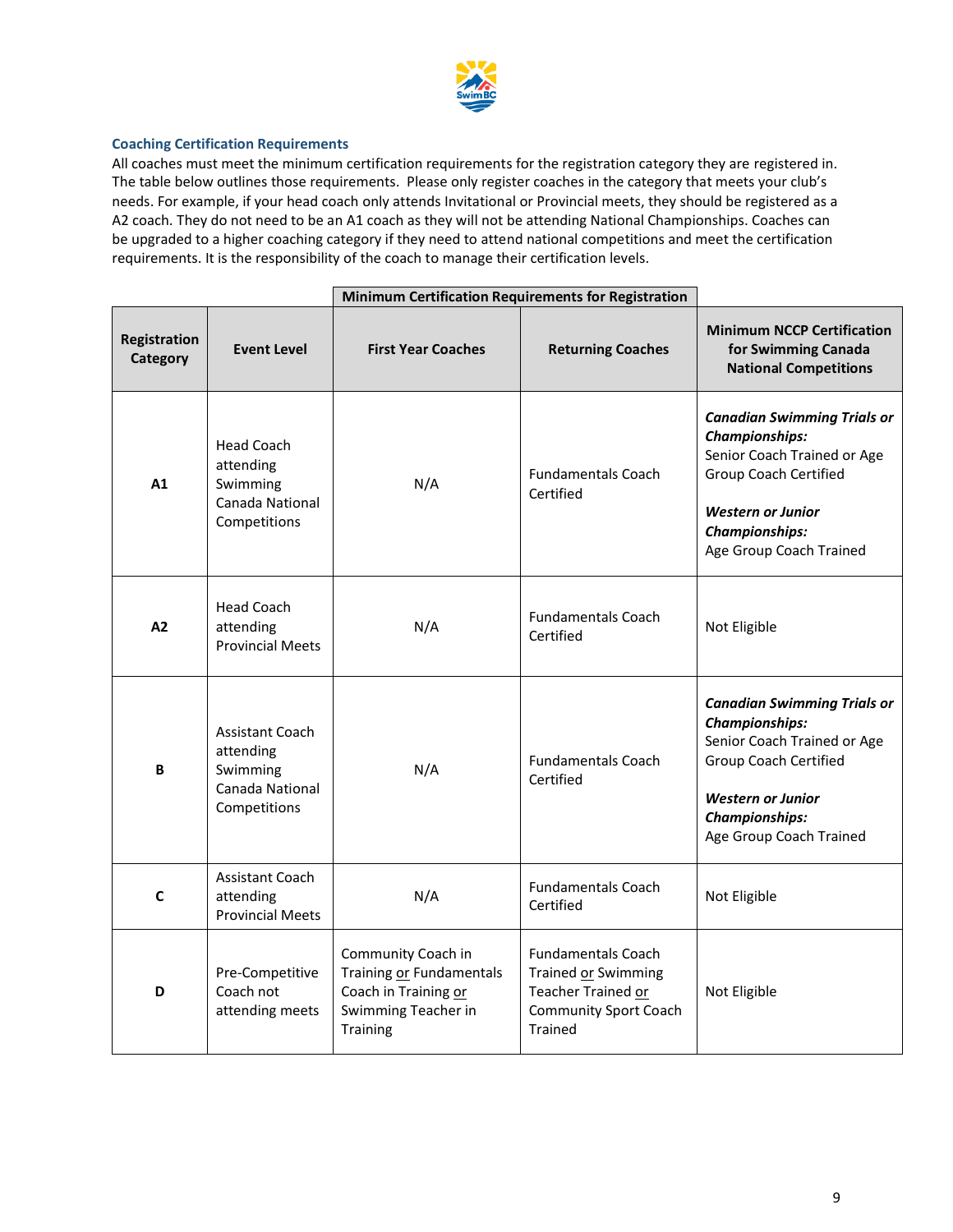

#### <span id="page-9-0"></span>*Community Sport Coaches*

Returning Category D coaches who are Community Sport Trained, can only be Community Sport Trained for 2 years. After that time, they will need to progress to Fundamentals Coach In-Training.

#### <span id="page-9-1"></span>*First Year Coaches*

A first-year coach is a coach that is registered for the first time in their career. They have different certification requirements than coaches coming back year after year. If at any point in the past the coach was registered as a coach with another club and starts coaching at a new club, they are not considered a first-year coach. First-year coaches have until November 30<sup>th</sup> of their second year to meet the requirements for a returning coach.

First year coaches only apply to the Category D coach category. To meet the First Year Coach certification requirement, coaches need to be registered in a NCCP course during the 2022-2023 season or have already completed the NCCP course of choice.

#### <span id="page-9-2"></span>*Certification Verification Procedure*

Swim BC will be reviewing each coach's certification level through the Coaching Association of Canada's portal called, The Locker. It is the coach's responsibility to manage their certification. To be able to verify coaching certification, coach's will be required to include the following on their RTR profiles:

- Full First and Last Name
- Date of Birth
- **NCCP Number**
- Email

First year coaches may not have an NCCP number at the time of registration, if so have them add their NCCP number to their RTR profile once they start their certification process. All returning coaches will have a NCCP number to include. If Swim BC cannot find the coach through The Locker, we will request a copy of the coach's certification transcript.

#### <span id="page-9-3"></span>**Criminal Record Checks**

All registered coaches must submit a Criminal Record Check (CRC) to Swim BC through the Criminal Records Review Program (CRRP). Criminal record checks will be valid for 5 years, per Swim BC CRC and Screening Policy. To access the CRRP, please use the following Swim BC specific link. **Please reach out to Sam Thoms for the access code.** This code **MUST NOT** be posted publicly. Please only share directly with coaches that require a Criminal Record Check. Processing times may take 2 weeks or more depending on the volume of requests. Please ensure enough time for a CRC to be processed before a coach starts in their role.

CRRP Link:<https://justice.gov.bc.ca/eCRC/>

If you have previously requested a Criminal Record Check with the CRRP within the last 5 years, you may share your Criminal Record Check with Swim BC without requesting a new check. You can do this by selecting "Share the results of a Completed Criminal Record Check" in the link above.

Each Criminal Record Check has a cost of \$28

#### <span id="page-9-4"></span>**Safe Sport Training**

Coaches are required to take Safe Sport training to be fully registered. Safe Sport training is to be completed once every 5 years. Coaches must take **one** of the following approved programs:

- [Respect in Sport for Activity Leader/Coach Training](https://swimming-canada.respectgroupinc.com/) (or)
- [Coaching Association of Canada's Safe Sport Training](https://safesport.coach.ca/)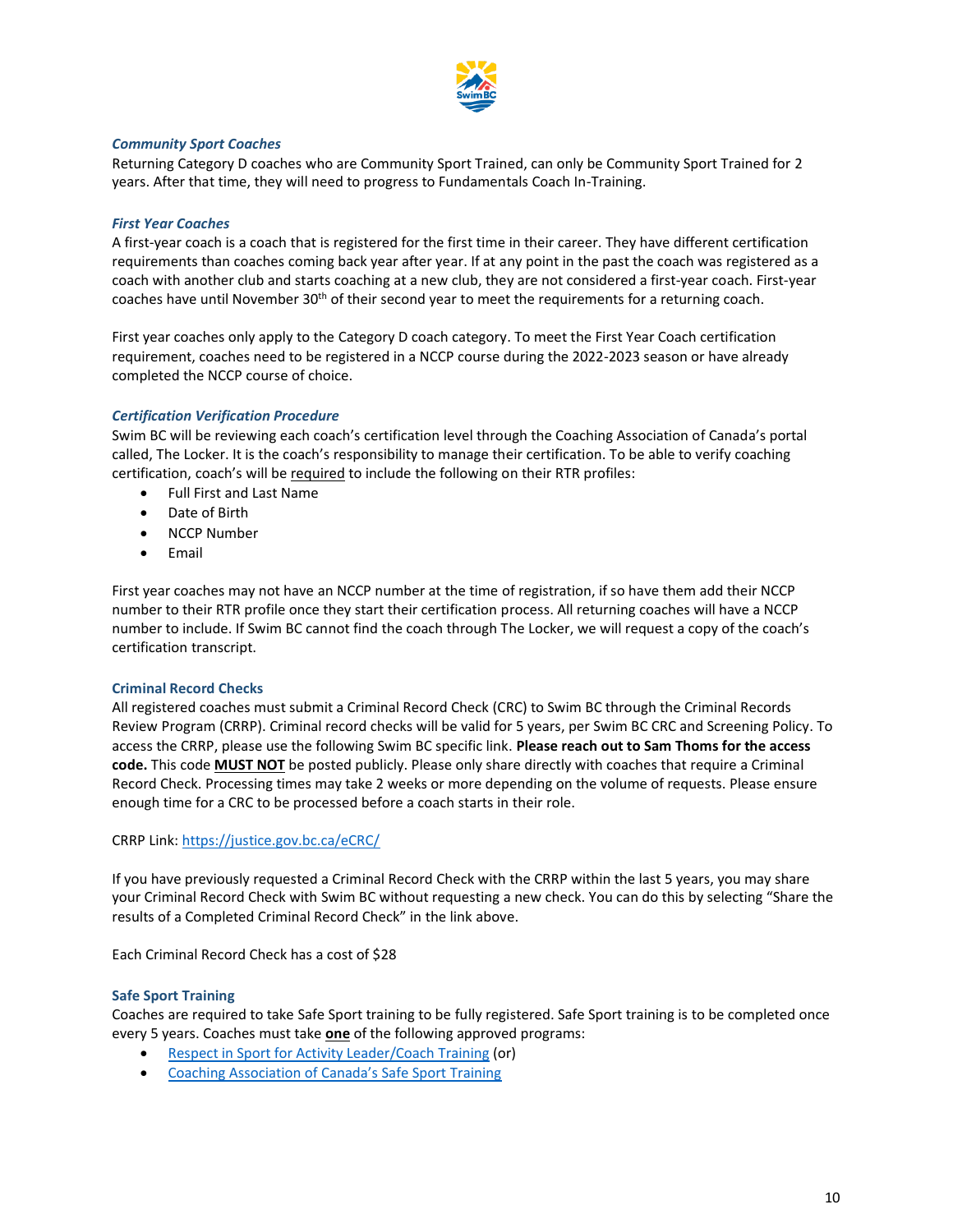

The Respect in Sport for Activity Leaders/Coach training costs \$30 and coaches will receive 3 NCCP PD points upon completion. Re-certification of this course will be required once every 5 years. If you have already completed this course in the last 5 years, then you do not need to redo the course. The CAC Safe Sport Training is available through The Locker. It is a free course and coaches will receive 2 NCCP PD points upon completion.

#### <span id="page-10-0"></span>**CSCA**

When a coach is registered through the RTR system, 2 invoices are generated. One is for Swim BC and the other is for the CSCA [\(Canadian Swimming Coaches Association\)](https://www.csca.org/). Being a member of the CSCA is a requirement to be a registered coach with Swimming Canada and Swim BC. As a requirement for registration, coaches must complete the CSCA screening questions through their CSCA account

#### <span id="page-10-1"></span>**Non-Compliance**

Coaches have until November 30<sup>th</sup> to complete all the above requirements. If not completed, the coach will be marked as Non-Compliant. Any coaches registering after November 30<sup>th</sup> have 30 days to complete the requirements. Non-Compliant coaches will not be able to attend meets, will not be covered by insurance and their membership with Swim BC will be reviewed for suspension.

<span id="page-10-2"></span>\_\_\_\_\_\_\_\_\_\_\_\_\_\_\_\_\_\_\_\_\_\_\_\_\_\_\_\_\_\_\_\_\_\_\_\_\_\_\_\_\_\_\_\_\_\_\_\_\_\_\_\_\_\_\_\_\_\_\_\_\_\_\_\_\_\_\_\_\_\_\_\_\_\_\_\_\_\_\_\_\_\_\_\_\_\_\_\_\_\_\_\_\_

#### Swimmer Registration

Swimmers must be registered in the RTR system annually. Swimmers must be fully registered with a Swim BC member club to have access to Swim BC or Swimming Canada sanctioned competitions. Registration must be completed within two weeks (14 days) of commencing participation. Swimmers may only register with a club within the provincial boundary of their permanent residence (For exceptions, please contact Swim BC).

Swimmers may register and participate in competition according to their gender identity. Swimmers can only register as one gender at a time. If a swimmer is changing their gender identity, the club can reach out to Swim BC to adjust their swimmer profile. For more information about inclusion in swimming in BC please see the following policies[: Gender & Equity Policy](https://swimbc.ca/wp-content/uploads/2020-02-27-SBC-Gender-Equity-Policy-Approved.pdf) an[d Equity and Access Policy.](https://swimbc.ca/wp-content/uploads/2020-02-27-SBC-Equity-and-Access-Approved.pdf)

#### <span id="page-10-3"></span>**Steps to Register a Swimmer**

- 1) Add the swimmer to your Swimmers List. Previously registered swimmers may already be on your list. If the swimmer was registered with another swim club, registering them with your club will initiate a transfer. (see Swimmer Transfers below).
- 2) Move the swimmer to their appropriate registration category
- 3) Submit a swimmer invoice through the Swimmer Invoice tab
- 4) Pay the Invoice
- 5) Ensure that the Primary Contact for the Swimmer verifies their account in the RTR system
- 6) Ensure the Swimmer/Parent/Legal Guardian has signed the Acknowledgement and Assumption of Risks Form

Once all steps are completed the Swimmer will then show as "Registered". They are not fully registered until all the steps are completed. Swimmers can only be entered into sanctioned competitions when their status is marked as Registered.

#### <span id="page-10-4"></span>**Acknowledgment & Assumption of Risk Forms**

All swimmers are required to sign the Acknowledgement & Assumption of Risk Form. They have been integrated into the RTR system and can be signed online. Swimmers will not be marked as Registered until the form has been signed. Parents/Guardians will sign into their RTR account and will be taken through a series to verify their swimmers account and sign the Acknowledgement & Assumption of Risk Form.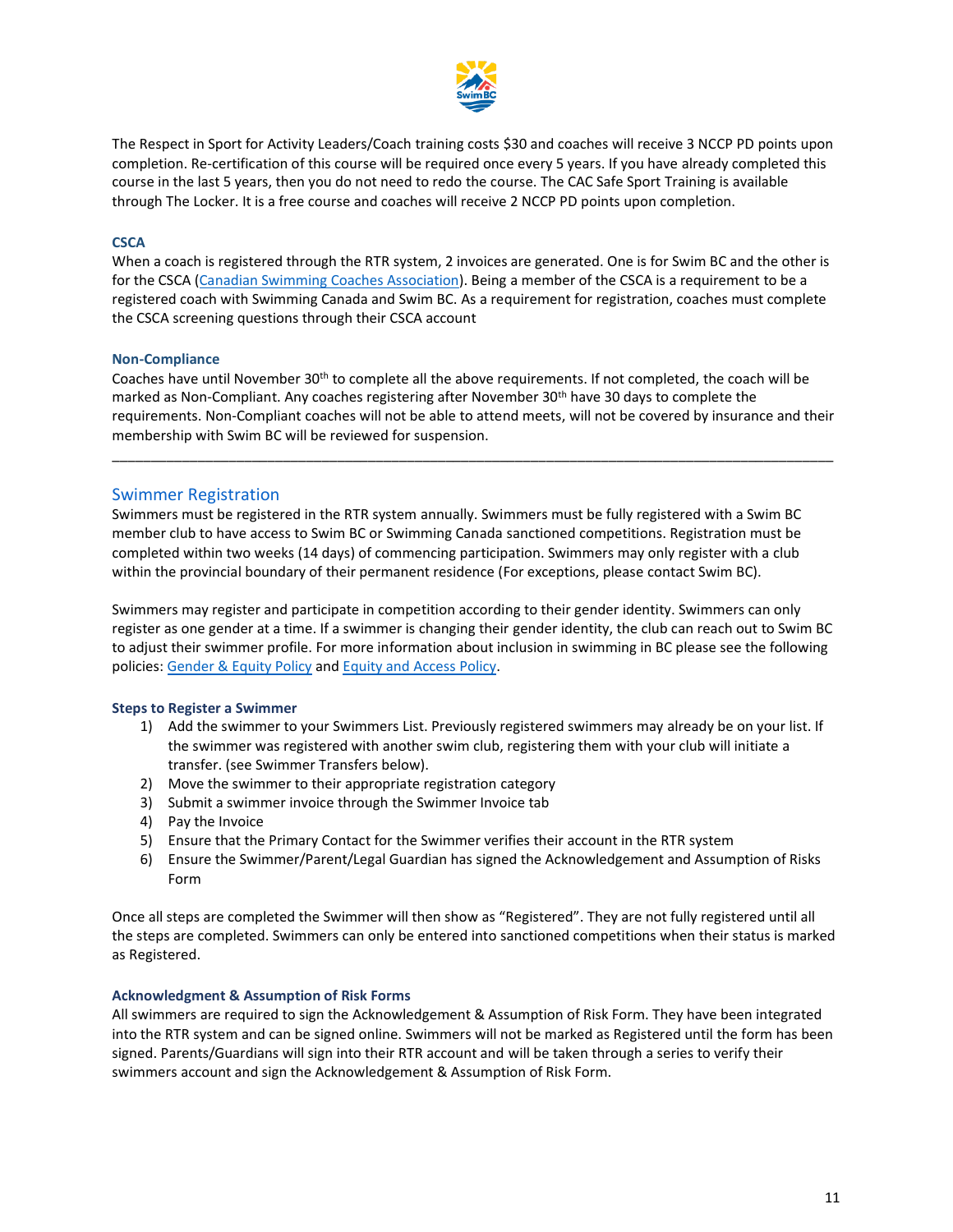

Each swimmer associated with the account will have a separate form. They will just need to click on the link under the "Forms to sign" column which will open the individual forms. The completed form will be saved in the Swimming Canada database, and the Registrar will be able to check their Swimmers list to see which swimmers have signed the form or not.

#### <span id="page-11-0"></span>**Swimmer Transfers**

Swimmers can only be registered with one Age Group Club at a time. If a swimmer moves to a different club, then the Swimmer Transfer mechanism is initiated. In the RTR system, under the Transfer tab you can access the transfer system. Transfers are initiated by either setting it up under the Transfer tab in the menu or through the "Add a Swimmer" process. This mechanism is in place to safeguard clubs, act as a preventative measure to dissuade swimmer recruitment and to identify any financial conflicts with a swimmer's previous club.

The Swimmer Transfer process is as follows:

- The Club Registrar of the new club will initiate the transfer process in the RTR system
- The releasing club (the last club the swimmer was registered with), must release the swimmer immediately unless there are any outstanding financial commitments
- If there are outstanding financial commitments to the releasing club, they have 90 days to resolve the issue. After the 90 days, Swim BC will approve the transfer any remaining financial issues should be dealt with through an appropriate authority.
- Releasing clubs are not permitted to charge a transfer and/or release fee.
- The transfer becomes effective when approval is given by both the releasing club and Swim BC. Once approved, the swimmer can represent their new club in a competition.
- Swimmers are permitted one transfer per season.
- Swimmers may transfer to a new club at the beginning of a season without the transfer counting towards their transfer count for that season.
- Swimmers may transfer once during any one season without restriction. If there are subsequent transfers, the swimmer will be required to remain unattached for a 60-day period. During this time they are not permitted to represent their new club in a competition. If they enter a meet during that period, they must be entered as "Unattached"

## <span id="page-11-1"></span>**Swimmer Registration Categories**

#### <span id="page-11-2"></span>**Registration Class: Competitive**

| <b>Categories</b>          | Fundamental (8&U)<br><b>Skills (9-10)</b><br>Development (11-14)<br>Open (15&O)             |  |
|----------------------------|---------------------------------------------------------------------------------------------|--|
| Definition                 | Competitive swimmers of all ages                                                            |  |
| Eligibility                | Swimmers wishing to take part in unlimited sanctioned events and competitive<br>initiatives |  |
| <b>Registration Period</b> | September 1 through August 31                                                               |  |

- For registration purposes only, a swimmer's age group is based on their age as of December  $31^{st}$ , 2022.
- If a swimmer from an educational institution outside of Canada (eg NCAA) wishes to compete for their home Age Group club during the season, they can register as Competitive-Open.
- Swimmers who are registered as Competitive cannot downgrade their registration to Pre-Competitive or Summer during the same season, this includes swimmers who transfer to a new club.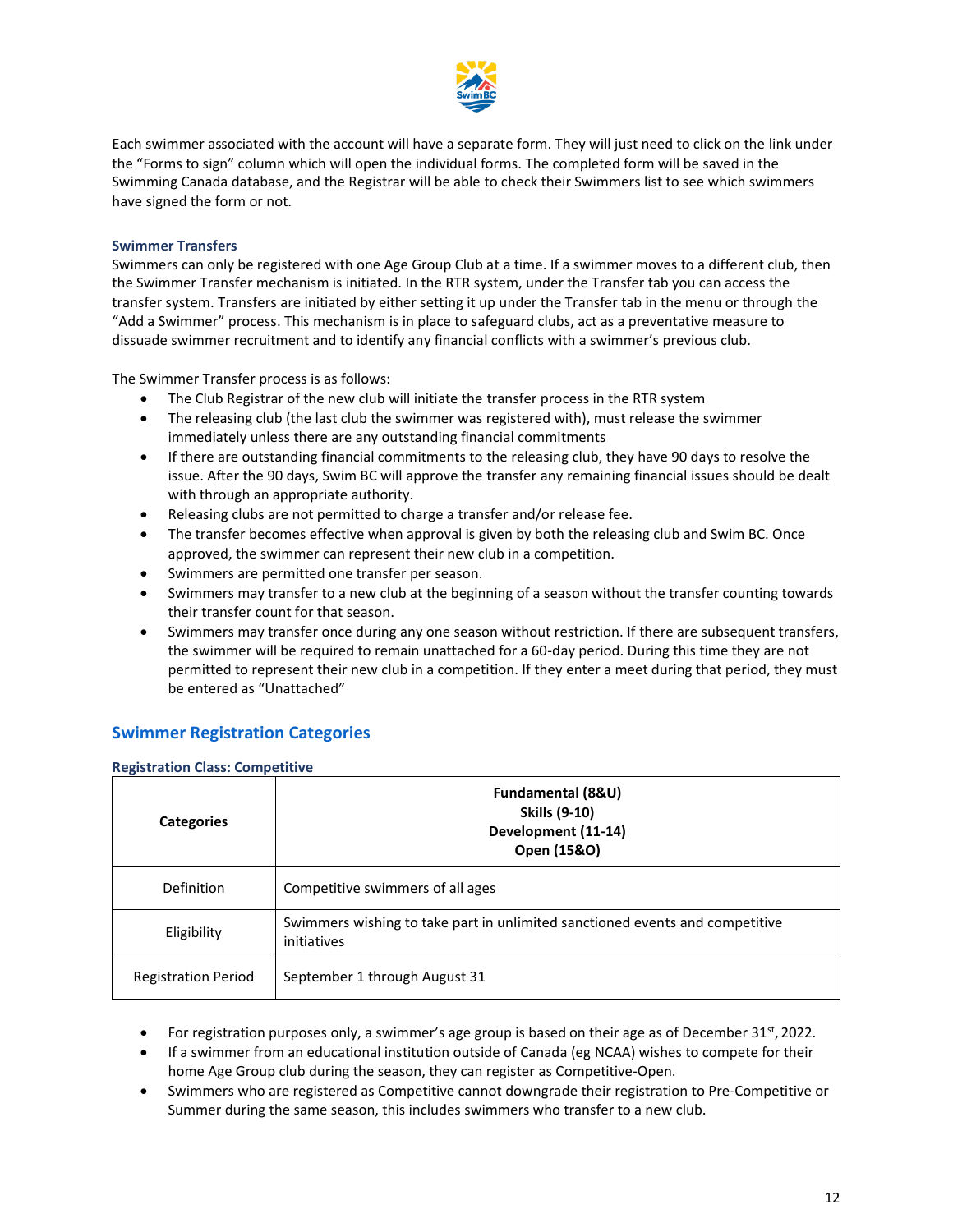

| <b>Categories</b>          | <b>Varsity-Open</b>                                                                                                                              |
|----------------------------|--------------------------------------------------------------------------------------------------------------------------------------------------|
| Definition                 | Canadian Varsity Team registered Swimmers who wish to compete for an Age Group<br>Club at sanctioned competitions during the competitive season. |
| Eligibility                | Swimmers must be concurrently registered with a U SPORTS/RSEQ School in the<br>Varsity registration type.                                        |
| <b>Registration Period</b> | September 1 through August 31                                                                                                                    |

- Registration must be finalized prior to April 30. After April 30, Varsity swimmers returning to their home club should register as Competitive-Open.
- From September  $1<sup>st</sup>$  to April 30<sup>th</sup> swimmers can represent either their Age Group Club or Varsity Team, however between May 1<sup>st</sup> - August 31<sup>st</sup> they can only represent their Age Group Club

<span id="page-12-0"></span>

| <b>Categories</b>      | Varsity                                                                      | <b>Varsity Year-Round</b>                                                                                                                                                                                         |
|------------------------|------------------------------------------------------------------------------|-------------------------------------------------------------------------------------------------------------------------------------------------------------------------------------------------------------------|
| Definition             | Swimmers who will compete at<br>USPORTS competitions with a Varsity<br>Team. | Swimmers who will compete at USPORTS<br>competitions and Swimming Canada sanctioned<br>events with a Varsity Team throughout the<br>season. Swimmers will only represent their<br>Varsity Team during the season. |
| Eligibility            | Team members of a Varsity Team;<br><b>U SPORTS</b>                           | Team members of a Varsity Team;<br><b>U SPORTS</b>                                                                                                                                                                |
| Registration<br>Period | September 1 through April 30                                                 | September 1 through August 31                                                                                                                                                                                     |

- All swimmers registered in a Varsity registration type may represent their Varsity Team in any Swimming Canada competition, including Swimming Canada National Competitions, within their Registration Period
- Varsity Swimmers can register with a Varsity Team that is outside the boundaries of their home province and/or permanent residence
- If a swimmer is **going to return to their home Age Group club** at the end of the Varsity season, they should be registered as Varsity, and not Varsity Year-Round. Varsity Year-Round is only for swimmers who will be representing only their varsity club for the entire competitive season.
- If a Varsity swimmer wishes to compete in Masters competitions then they must also register with a Masters club as a Masters Swimmer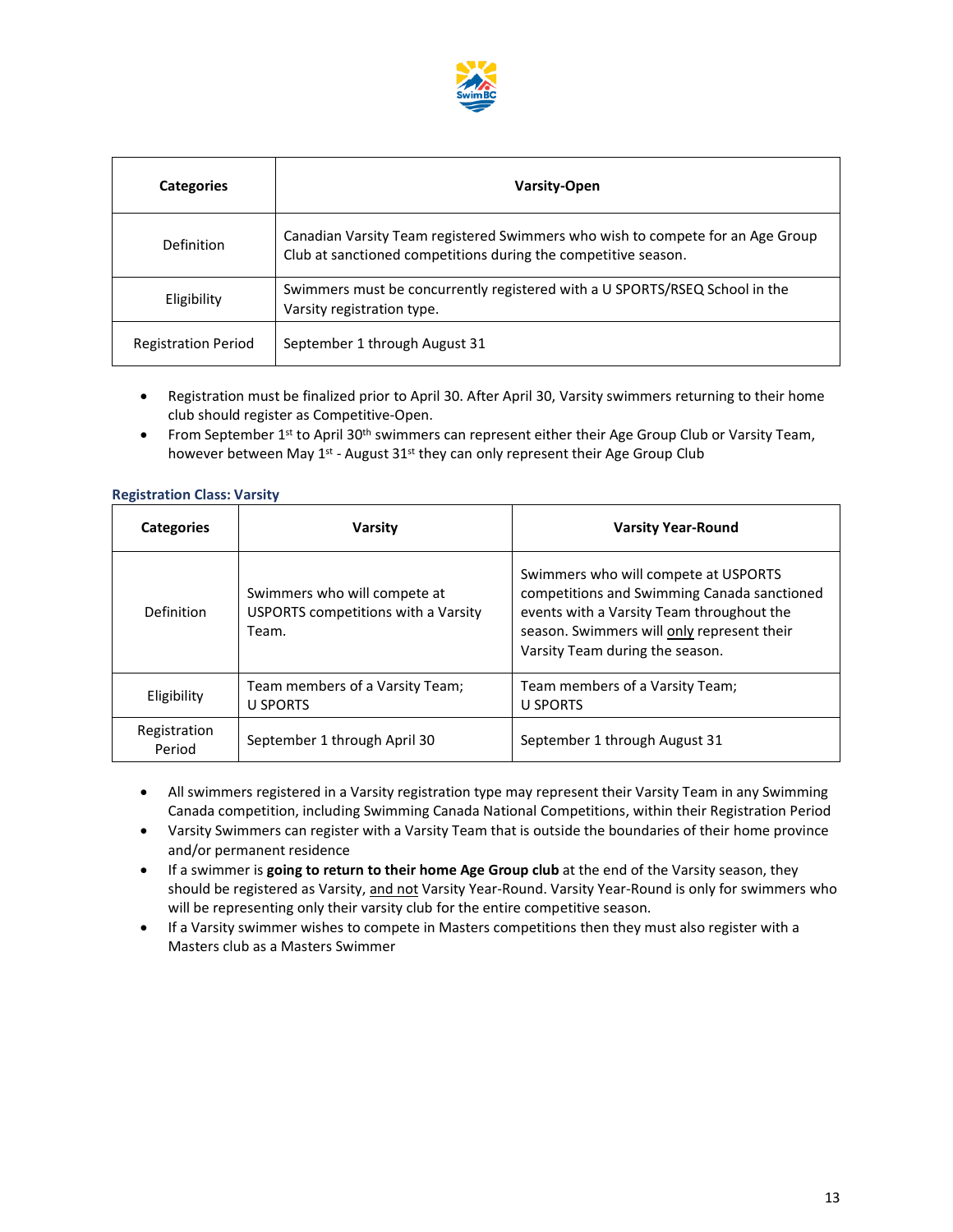

#### <span id="page-13-0"></span>**Registration Class: Pre-Competitive**

| <b>Categories</b>          | <b>Pre-Competitive</b>                                                                                                                                      |
|----------------------------|-------------------------------------------------------------------------------------------------------------------------------------------------------------|
| Definition                 | For swimmers who are enrolled in fitness, learn to swim programs or other<br>development programs who do not wish to participate in sanctioned competitions |
| Eligibility                | Swimmer's age 17 and under                                                                                                                                  |
| <b>Registration Period</b> | September 1 through August 31                                                                                                                               |

- Pre-Competitive swimmers can compete as exhibition in one sanctioned event per season. If swimmers want to compete in more sanctioned competitions, they can be upgraded to the Competitive category.
- Swim BC monitors the Pre-Competitive swimmers regularly and if a Pre-Competitive swimmer competes in more than one sanctioned event they will be automatically upgraded to Competitive, and an invoice will be sent to the Club Registrar

#### <span id="page-13-1"></span>**Registration Class: Summer**

| <b>Categories</b>          | Summer                                                                                                    |
|----------------------------|-----------------------------------------------------------------------------------------------------------|
| Definition                 | For swimmers who are participating in the Summer League, a summer development<br>program, or summer camp. |
| Eligibility                | Any swimmers participating in a summer-based program with an Age Group Club                               |
| <b>Registration Period</b> | May 1 through August 31                                                                                   |

- Summer swimmers can participate in unlimited Summer League events
- Summer swimmers are not eligible for competitive opportunities outside of the Summer League, this includes Sanctioned Events, Divisional Championships, Provincial Championships and Swimming Canada National Events.
- Summer swimmers will not be included in any Swimming Canada rankings

#### <span id="page-13-2"></span>**Registration Class: Masters**

| <b>Categories</b>      | <b>Masters</b>                                                           | <b>Masters-Open</b>                                                                                 |
|------------------------|--------------------------------------------------------------------------|-----------------------------------------------------------------------------------------------------|
| Definition             | Masters Swimmers who participate in<br>Masters only training and events. | Masters Swimmers who wish to compete in<br>Masters events and Swimming Canada<br>sanctioned events. |
| Eligibility            | Swimmers aged 18 and over                                                | Swimmers aged 18 and over                                                                           |
| Registration<br>Period | September 1 through August 31st                                          | September 1 through August 31                                                                       |